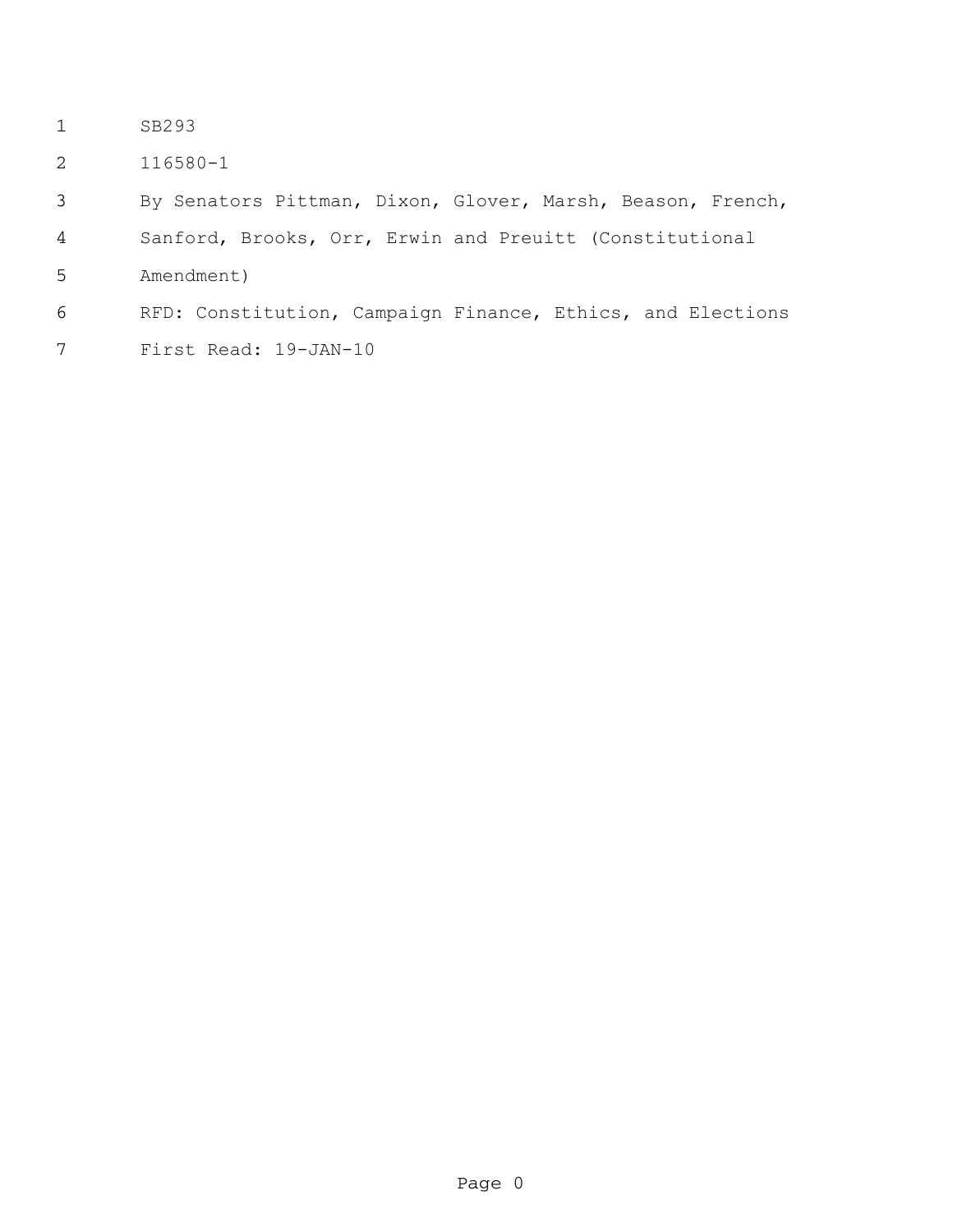116580-1:n:01/19/2010:JRC/th LRS2010-336 SYNOPSIS: This bill would propose an amendment to the Constitution of Alabama of 1901, that would provide that no person shall be elected to the Legislature for more than three full consecutive terms. The amendment would provide that an election to the Senate or to the House of Representatives for at least two years would be equivalent to the election for a full term in such body. The amendment would provide that service in the Senate and in the House 17 of Representatives prior to November 2010, would 18 hot disqualify, in whole or in part, such person from service in such bodies following such date. A BILL 22 TO BE ENTITLED 23 AN ACT To propose an amendment to the Constitution of Alabama of 1901, that would provide that (1) no person shall be elected to the Senate or to the House of Representatives,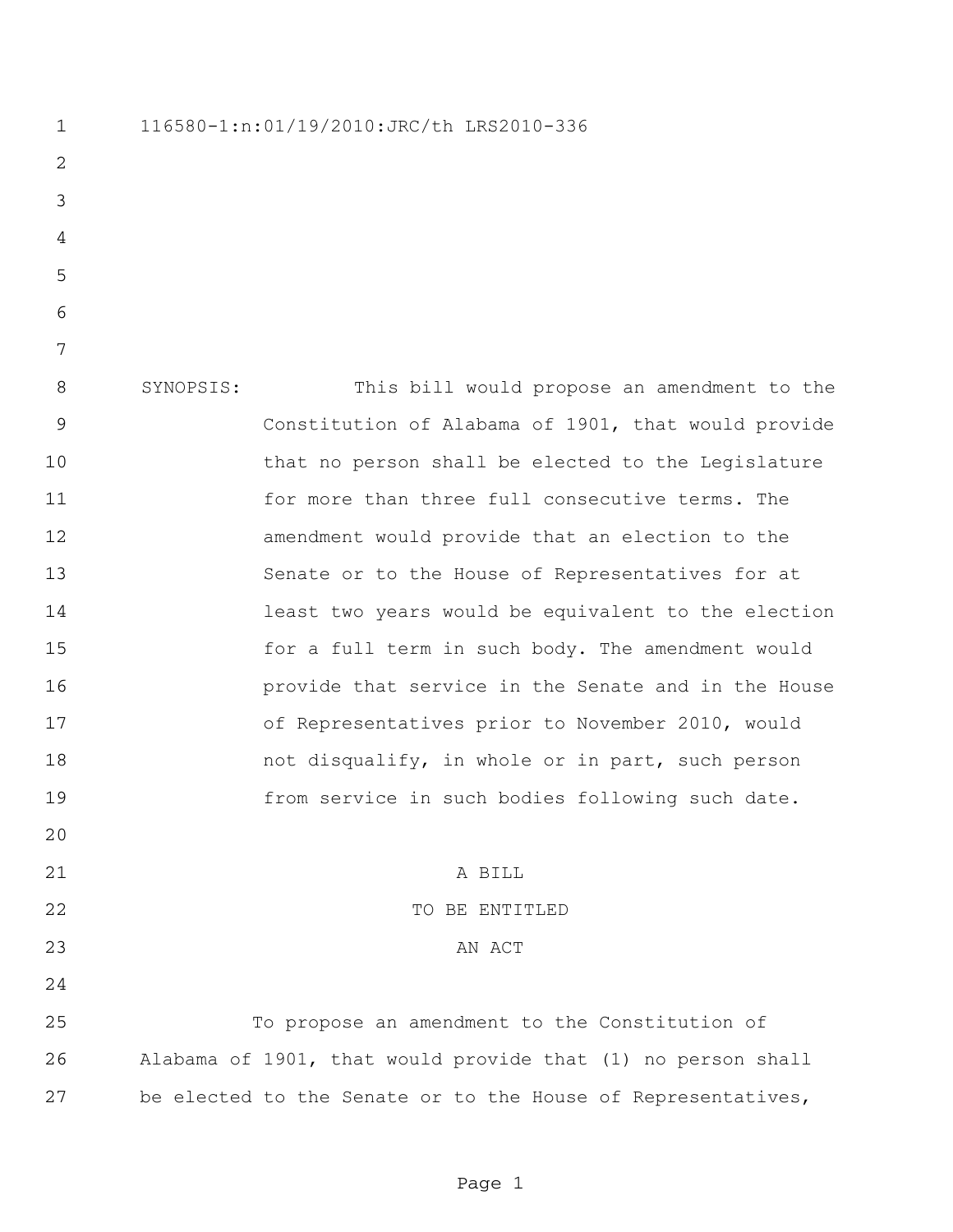or both, for more than three consecutive full terms in the Legislature, (2) an election to the Senate or to the House of Representatives for at least two years would be equivalent to the election of such person for a full term in such body, and (3) service in the Senate or in the House of Representatives prior to November 2010 would not disqualify, in whole or in part, such person from service in such bodies following such date.

BE IT ENACTED BY THE LEGISLATURE OF ALABAMA:

 Section 1. The following amendment to the Constitution of Alabama of 1901, as amended, is proposed and shall become valid as a part thereof when approved by a majority of the qualified electors voting thereon and in accordance with Sections 284, 285, and 287 of the Constitution of Alabama of 1901, as amended:

## PROPOSED AMENDMENT

 (a) For purposes of this amendment, service in, or election to, the Legislature means service in, or election to, the Alabama Senate or the Alabama House of Representatives, or cumulative service in, or election to, both.

 (b) No person shall be elected to the Legislature for more than three full consecutive terms. An election to the Senate or to the House of Representatives for at least two years shall be equivalent to the election of such person for a full term in such body. Notwithstanding the foregoing, service in the Senate or in the House of Representatives prior to